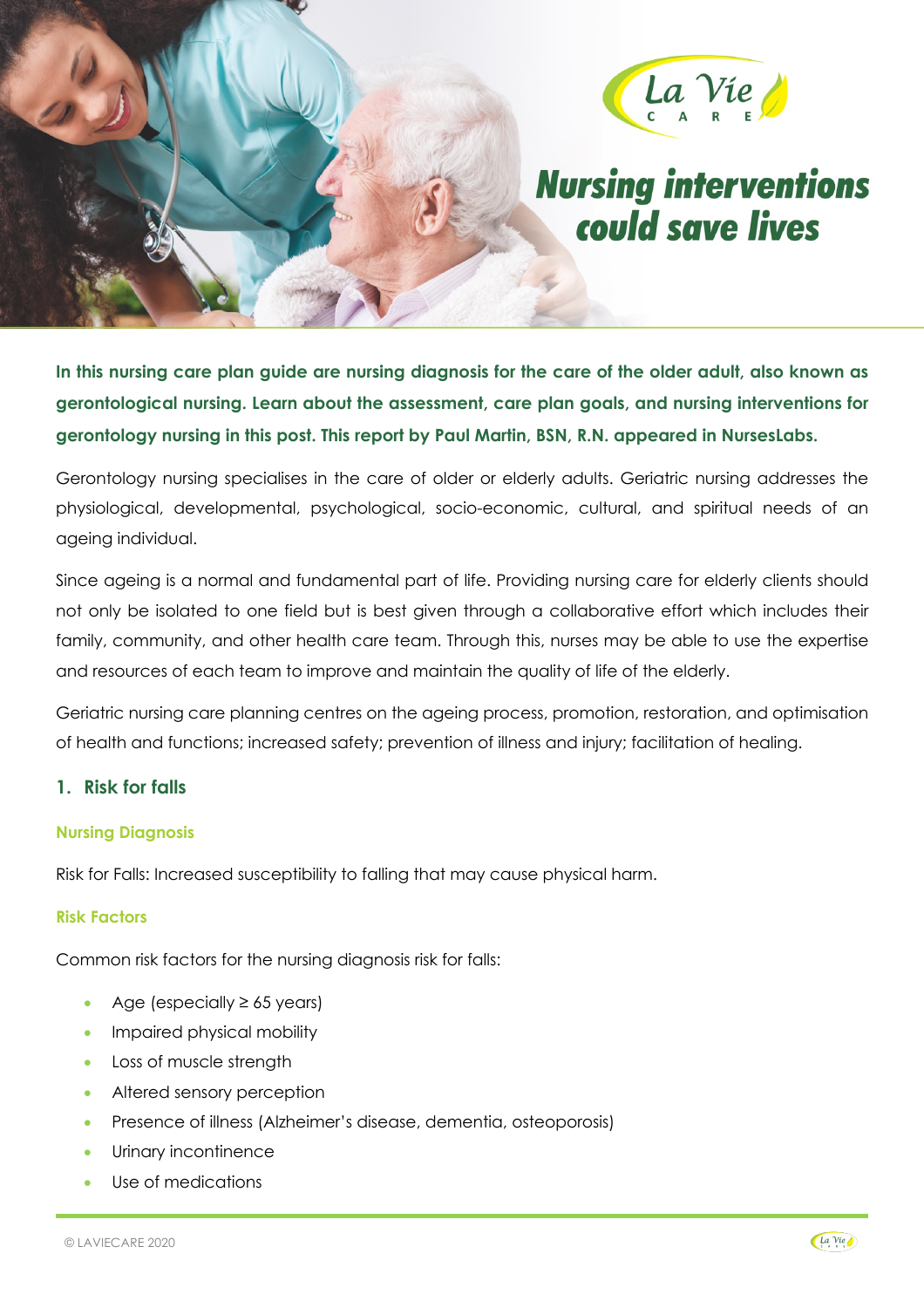- Disorientation
- Dizziness
- Lack of knowledge of environmental hazards secondary to confusion
- Improper use of aids (e.g., canes, walkers, wheelchair, crutches)

#### **Nursing Interventions**

Nursing Interventions: Identify factors that increase the level of fall risk.

Interventions: Assess the patient's environment for factors associated with an increased risk for fall. Rationale: A patient who is not familiar with the placement of furniture in an area or who has inadequate lighting in the house increases the risk for falls.

#### **Therapeutic Interventions**

- 1. Secure a wristband identification to warn healthcare providers to implement fall precaution on the patient. Healthcare providers need to recognise patients at high risk for falls to implement measures to promote patient safety and prevent falls.
- 2. Place assistive devices and commonly use items within reach. Provide easy access to assistive devices and personal care items. Items such as call bell, telephone, and water should be kept close to avoid frequent reaching.
- 3. Review protocols regarding transferring a patient. The facility should have clear policies and procedures during transfers that will ensure the patient's safety.
- 4. Always keep the patient's bed in the lowest position. Keeping the bed closer to the floor prevents injury and risk of falls.
- 5. Answer call light as soon as possible. This is to prevent an unstable patient from ambulating without any assistance.
- 6. Use side rails on bed as needed. Raising the side rails reduces the risk of patients falling out of bed during transport.
- 7. Advise the patient to wear shoes or slippers with non-slip soles when walking. Wearing non-slip footwear help prevents slips and falls.
- 8. Orient the patient to the surroundings. Avoid re-arranging the furniture in the room. The patient should be familiarised with the bed, location of the bathroom, furniture, and other environmental hazards that can cause older patients to trip or fall.
- 9. Ensure the patient's room is well-lit. Consider the use of a bedside lamp that is turned on at night. Providing lighting in key places can reduce fall risk and avoid obstacles during mobility.
- 10. Always encourage the family and other significant others to stay with the patient. This prevents the patient from accidentally falling or pulling out tubes.
- 11. Ensure the patient's eyesight is regularly checked and explain the importance of wearing eyeglasses if needed. Make sure glasses and hearing aids are always worn. This hazard can

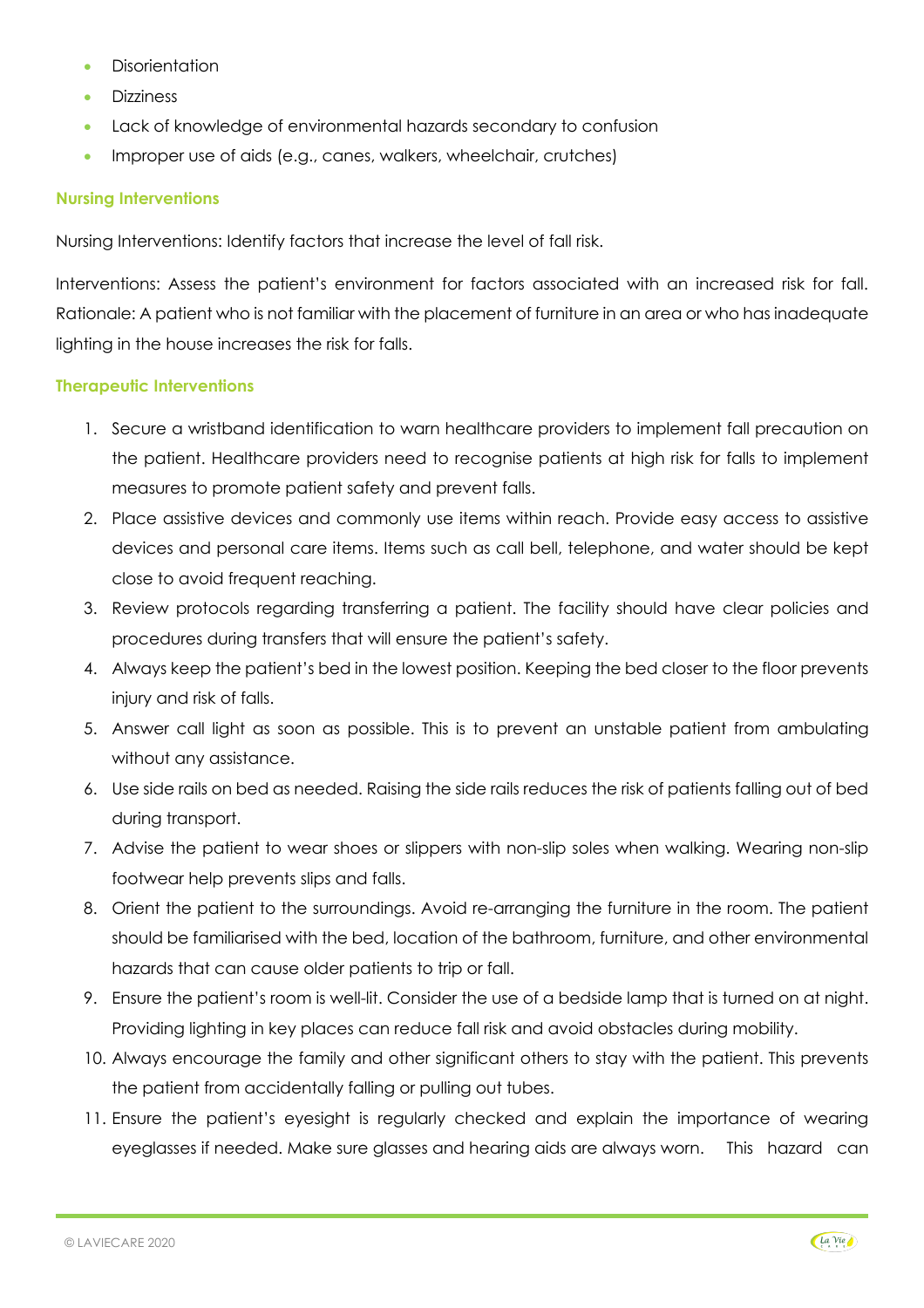be lessened if the patient utilises appropriate aids to improve visual and auditory orientation to the environment. Visually impaired patients are at high risk for falls.

- 12. Instruct the patient how to move about at home, including using safety measures such as handrails in the bathroom. This helps to relieve anxiety at home and eventually decreases the risk of falls during ambulation.
- 13. Encourage the patient to engage in a programme of regular exercise and gait training. Exercises can improve muscle strength, balance, coordination, and reaction time. Physical conditioning reduces the incidence of falls and avoids injury that is sustained when a fall happens.
- 14. Collaborate with other health care teams to assess and review patient's medications that can contribute to the risk for falls. Identify the peak effects of the medications that can alter the consciousness of the patient.
- 15. A review of the patient's prescribed medications will recognise side effects and drug interactions that may enhance fall injury risk. The more medications a patient takes, the greater the risk for side effects and interactions such as orthostatic hypotension, dizziness, confusion, urinary incontinence, and altered gait and balance. Polypharmacy (multiple medications) in older adults is a significant risk factor for falls.
- 16. Evaluate the need for physical and occupational therapy to assist patient with gait techniques and provide the patient with assistive devices for transfer and ambulation. Initiate a home safety evaluation as needed. The use of gait belts provides a more secure means to safely assist patients when transferring from bed to chair. Assistive aids such as wheelchairs, canes, and walkers allow the patient to have stability and balance during ambulation. High toilet seats can facilitate safe transfer on and off the toilet.

## **2. Impaired Gas Exchange**

Impaired Gas Exchange: Excess or deficit in oxygenation and/or carbon dioxide elimination at the alveolar-capillary membrane. Conditions that cause changes or collapse of the alveoli (e.g., atelectasis, pneumonia, pulmonary oedema, and acute respiratory distress syndrome) impair ventilation.

## **Defining Characteristics**

The following are the common subjective and objective data or nursing assessment cues (signs and symptoms) that could serve as your "as evidenced by" for this care plan:

- Dyspnoea
- Irritability; restlessness
- **Letharav**
- Tachycardia
- Decreased mental acuity
- Abnormal ABGs